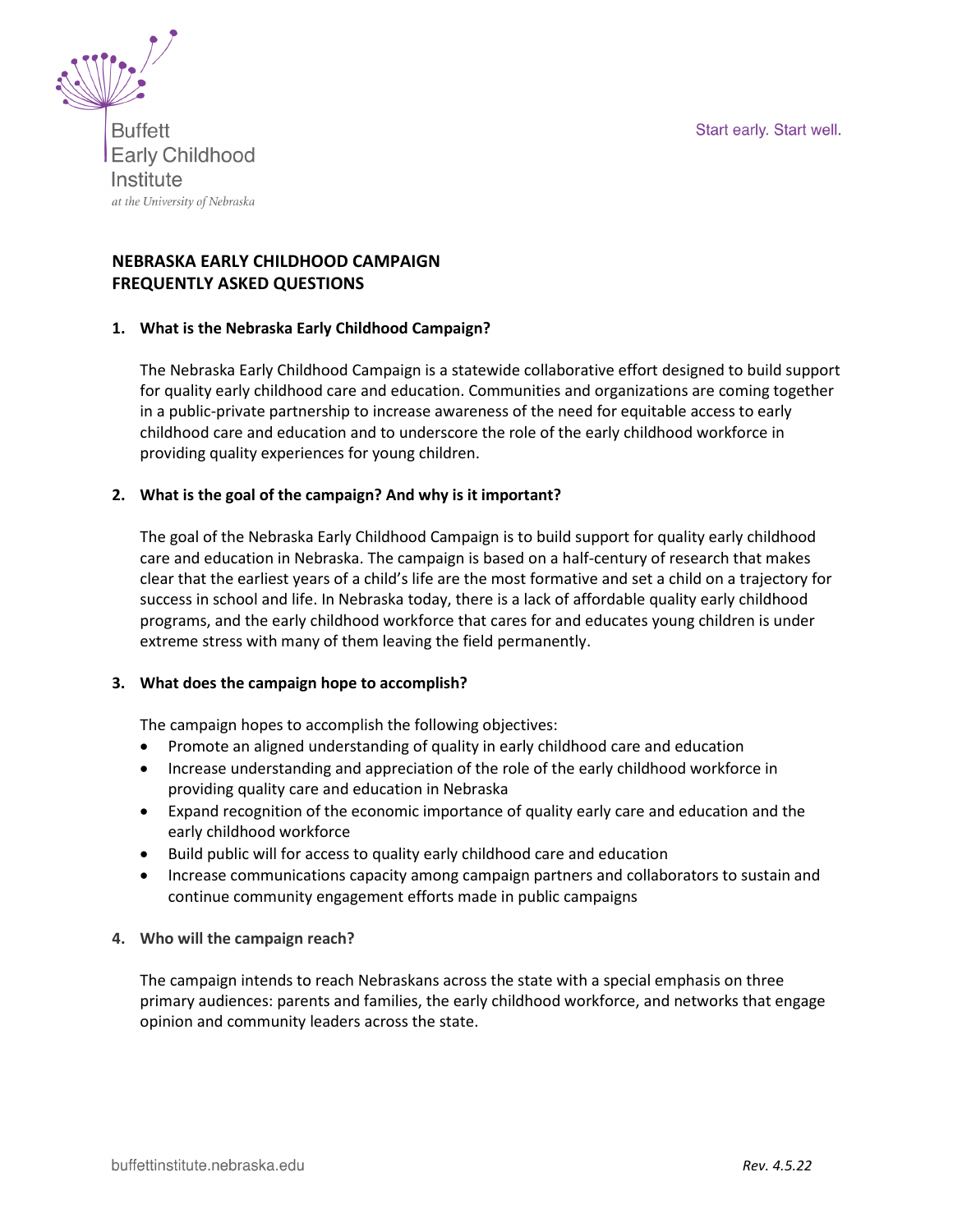**5. How will success be measured at the end of the campaign? What is the long-term outcome?**

An evaluation plan with specific campaign metrics is in development with the assistance of an external evaluator. Desired outcomes, however, largely align with the campaign goals and objectives. The long-term aim over time is that every family in Nebraska has access to quality early childhood care and education.

### **6. What is the campaign timeline?**

The campaign was developed in 2021 through a collaborative process that involved early childhood partners and stakeholders. The campaign's "soft launch" occurred in January 2022 with the formation of a Campaign Advisory Group. The campaign will launch statewide this spring 2022 and remain active through December 2023.

#### **7. How is the campaign funded?**

Principal funding is provided by the U.S. Department of Health and Human Services' Preschool Development Grant. Additional funding is provided by the Holland Foundation and the Buffett Early Childhood Institute at the University of Nebraska.

### **8. Who is responsible for implementing the campaign?**

The Buffett Early Childhood Institute is responsible for the campaign in collaboration with many other early childhood partners and stakeholders. The Institute has joined with Neimand Collaborative, a nationally recognized social impact firm with significant expertise in early care and education, to implement the campaign in collaboration with others.

### **9. Is there an "ask" associated with the campaign?**

Broadly stated, the "ask" is for all Nebraska families to have access to quality early childhood care and education in the state. In the state today, access to affordable quality early care and education remains a persistent and growing challenge. For example, 91% of counties with child care facilities do not have enough available slots to meet current demand and 12 counties in Nebraska have no licensed child care providers.

The campaign will tailor its messages to three primary audiences. Parents and families will be empowered with information about quality early childhood care and education and encouraged to demand equitable access in the communities where they live. The early childhood workforce will be asked to share their stories and speak about their needs to fulfill their mission to children and families. Networks and organizations that include opinion and community leaders will be asked to share campaign materials and to build upon work that is happening in local communities.

### **10. Will the campaign promote investment in early childhood care and education?**

The campaign will feature examples of community organizations and programs that provide quality early childhood care and education services as solutions that need more support and resources from the state, business leaders, and philanthropy. In particular, the campaign will focus on the role of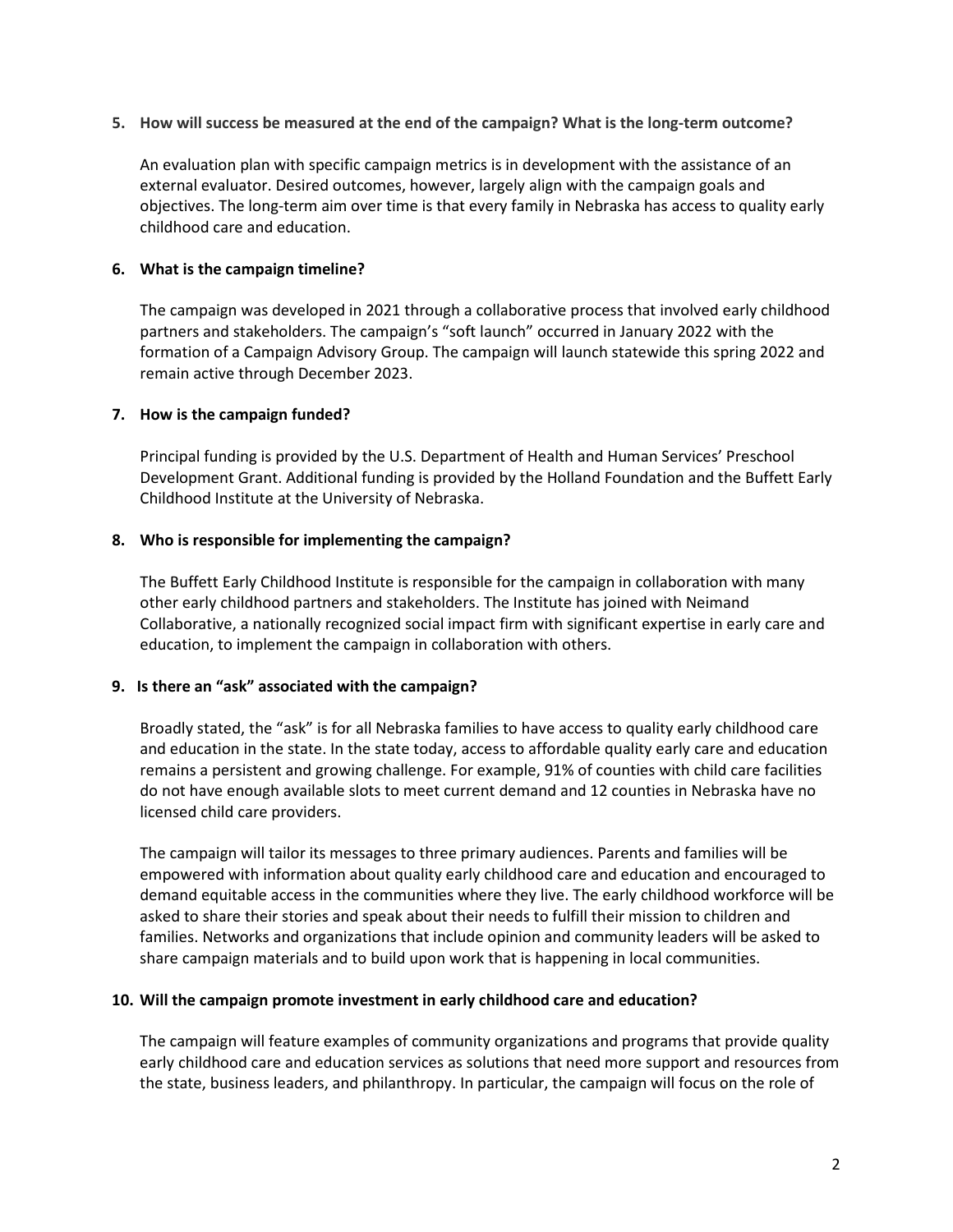early childhood caregivers and teachers, the critical role they play in young children's lives, and the need to better support and invest in these professionals.

Survey research in Nebraska indicates that Nebraskans understand and support the need for additional investments in early childhood education. The report and recommendations of the Nebraska Early Childhood Workforce Commission made clear the ways in which those investments relate to each other and the importance of funding an early childhood system that is aligned to the state's economy. The commission called for fully funding the early childhood system by 2030.

### **11. How is quality early childhood care and education defined in the campaign?**

Quality is defined in terms of each child's experience. A child experiences quality early care and education as physical and emotional safety and learning in the context of frequent, warm, one-onone interactions with a caring adult who engages the child in language-rich and educational activities. This definition is aligned with the Nebraska Early Childhood Strategic Plan.

### **12. What ages of children are included in early childhood care and education?**

Early childhood is regarded as the time when children are experiencing the most profound brain growth and development and includes the years from birth through age 8.

### **13. Will the campaign convey that quality early childhood care and education requires trained, knowledgeable, and committed professionals?**

Yes! The early childhood workforce and the value and importance of educators will be central to the campaign's messaging. The campaign will not only position the early childhood workforce as critical providers of quality outside of the family, but also make clear that supporting the workforce with professional development and compensation is essential to supplying each child and family with access to quality.

## **14. Parents and families in Nebraska want the best for their children. How will the campaign reach those who are currently looking for child care or will be needing child care in the future?**

The campaign will empower parents and families to seek out quality early childhood education and increase demand for equitable access. Parents and families will also better understand what quality looks like and that early childhood educators are key to the quality they seek. The campaign website will have easy-to-navigate resources and information for parents and families, including an important link to the Nebraska Child Care Referral Network, a searchable online database that provides information on local child care providers.

### **15. What is the role of the Campaign Advisory Group? Who are the members?**

The campaign will leverage insights and partnership from a key group of statewide early childhood care and education stakeholders who are closely connected to Nebraska communities and families and who have agreed to serve on the Campaign Advisory Group. This group of approximately 25 individuals will provide important feedback and counsel throughout the life of the campaign and will serve as ambassadors for the campaign, helping to share, amplify, and drive engagement across the state. The advisory group will assist in engaging networks to maximize Nebraska's strengths and